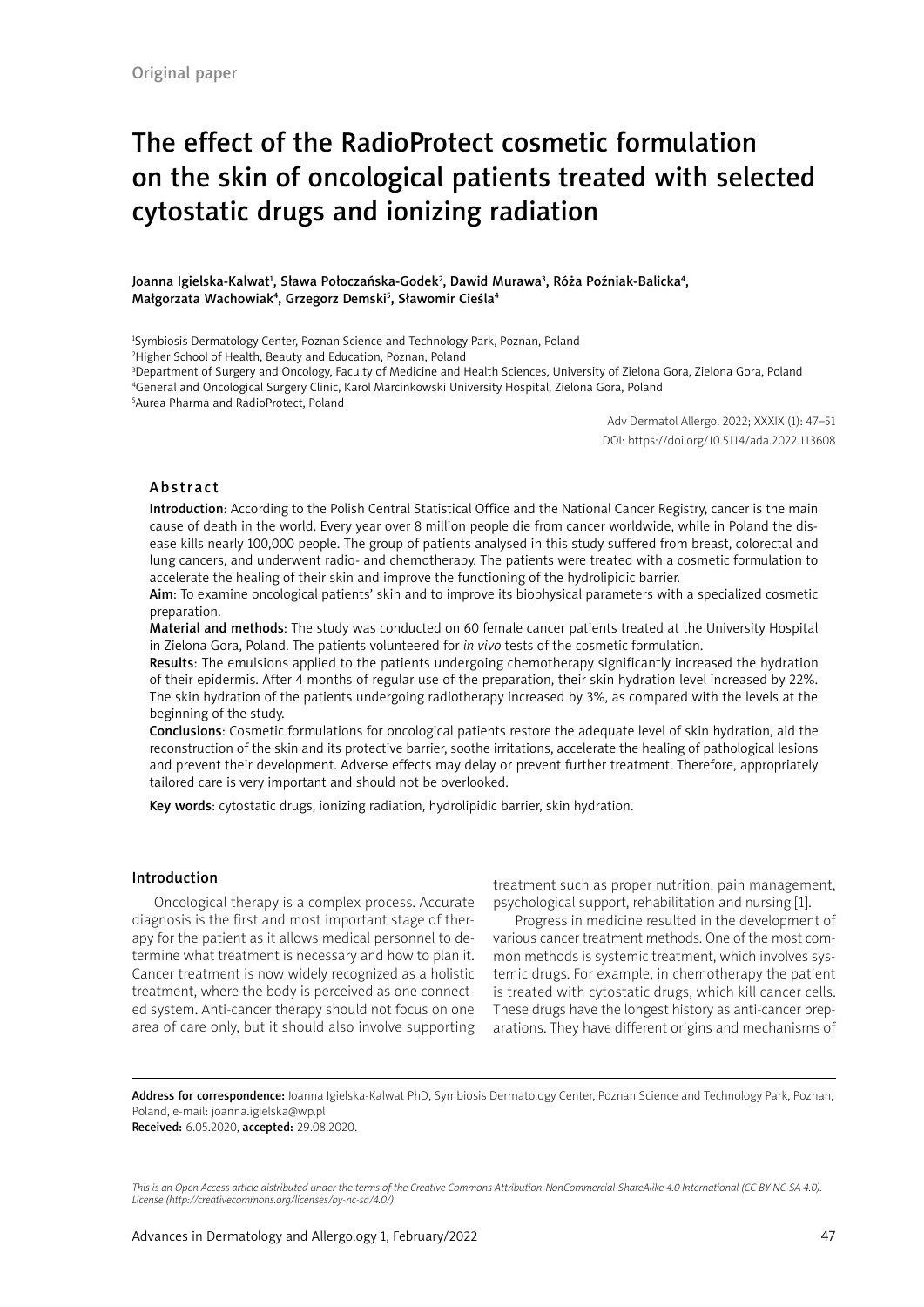action. Treatment with selected cytostatic drugs mostly consists in targeting rapidly dividing cancer cells. Unfortunately, chemotherapy has side effects and is toxic to healthy cells as well. There are numerous tissues and organs in the human body whose cells are constantly dividing and renewing. Hair follicles and the gastrointestinal mucosa are examples of healthy tissues that renew intensively due to their numerous functions. Apart from cancer cells, it is these cells that get damaged very often. However, ultimately cancer cells are more sensitive to cytostatics because they have more receptors and absorb the substance more quickly. The most common side effects of chemotherapy include hair loss, diarrhoea, fever and leukopenia (decreased number of immune cells), whereas the bacteria and viruses that live in the body become more dangerous for patients undergoing chemotherapy [2–4].

The patients in our study underwent radiotherapy. It is a method of local treatment of tumours with radiant energy by means of devices emitting X-rays or photons. The most common side effects of radiotherapy include overall body weakness, loss of appetite, decreased activity, changes in blood (decrease in white blood cells and platelets), mucous reactions in the mouth, throat, larynx and nasal cavities, respiratory and cardiac reactions, reactions of the intestine, bladder, rectum, vagina, and vulva, radiation-induced skin reactions, and hair loss. In contrast to chemotherapy, the occurrence of side effects depends on the body area exposed to radiation



since irradiation works locally only. There are early and late complications and side effects of radiotherapy. Early damage occurs in the tissues whose cells are constantly multiplying. The time of exposure to these complications depends on the lifetime of mature cells. The cells that survived the therapy restore the tissue within 1–2 weeks. Early complications are cured after a short period of time. Late complications of radiotherapy can be observed after a few months or even years. These complications are associated with slowly proliferating tissues, e.g. lungs, kidneys, liver and the nervous system. Complications cause parenchymal cell death or changes in blood vessels, leading to extensive fibrosis, chronic ulceration and necrosis. The risk of late side effects is the main reason for limiting very high doses of radiation [5, 6].

## Aim

The aim of the study was to check skin tolerance and the effectiveness of the RadioProtect cosmetic formulation, whose key ingredients were selected to minimize the occurrence of dermatoses as side effects of oncological therapies (chemotherapy and radiotherapy).

## Material and methods

The RadioProtect cosmetic formulation (Aurea Pharma, Poland) was tested on female patients of the University Hospital in Zielona Gora, who underwent chemotherapy due to breast, lung or colorectal cancer. The formulation was applied to eliminate skin reaction to oncological treatment. The patients, who volunteered for the diagnostic and social study, had been treated for cancer between November 2019 and February 2020. Sixty patients met the research criteria and were qualified for tests upon written informed consent. They came mainly from small towns and villages in the Lubuskie Voivodeship. The patients in the study group ( $n = 60$ ) had breast (C50), lung (C34) or colorectal cancer (C18-20). The average age in the study group was 54 (age range: 35–74). The average age in group A was 53 (age range: 37–70), and in group  $B - 58$  (age range: 35–74).

The patients undergoing radiation therapy were suffering from breast cancer. Before the study the patients' skin was examined in order to diagnose its condition (the zero state). The study was conducted upon the consent of the Bioethics Committee in Poznan. Each participant received a portion of the commercial cosmetic formulation. The patients undergoing chemotherapy applied the emulsion to their faces and necks. Those undergoing radiotherapy applied the cosmetic to the area exposed to radiation, i.e. their breasts. The patients applied the preparation twice a day, in the morning and in the evening. Subsequently, every month digital measurements were taken with Hydro Pen® HP 10 Courage + Khazaka Figure 1. The RadioProtect cosmetic formulation [7] electronic GmbH hydration measuring device (owned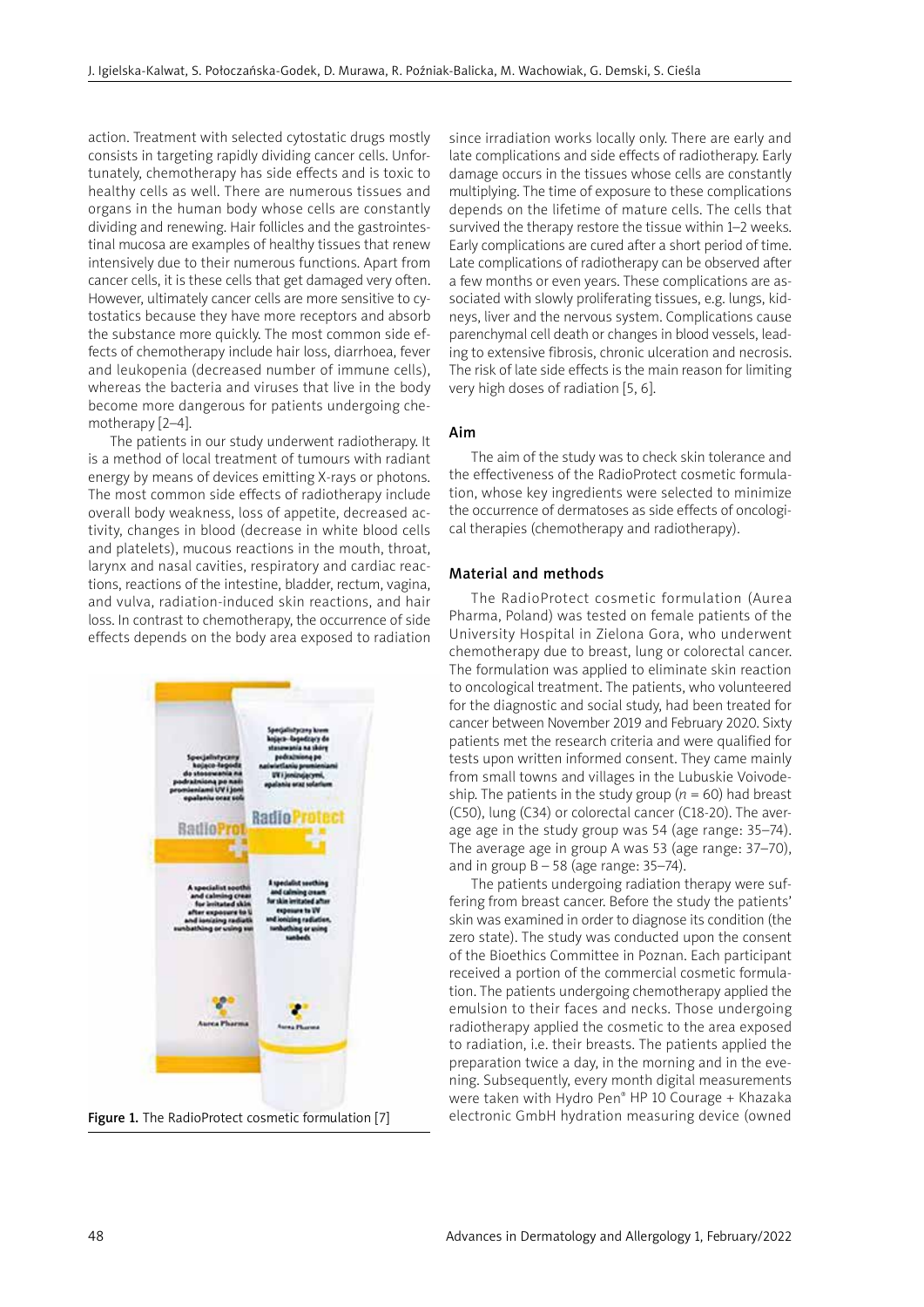by the College of Health, Beauty and Education, Poznan, Poland). The patients were asked to wash their skin with water before applying the cream. The hydration level in superficial skin layers (*stratum corneum*) was measured with a corneometer. The measurement was based on electrical conductivity – the higher the water content in the epidermis, the lower the reactance, which indicates a higher skin hydration level. The experiment was conducted upon the patients' informed consent. They were also interviewed to gather information on their health and skin condition.

The patients applied the RadioProtect commercial cream (Aurea Pharma, Poland) (Figure 1 [7]) with the following INCI ingredients: Aqua, Olea Europaea Oil, Myristyl Myristate, Maleated Soybean Oil, Cetearyl Olivate, Sorbitan Olivate, Glycerine, Panthenol, Polygonum Cuspidatum Extract, Silybum Marianum Fruit Extract, Squalene, Carbomer, Sodium Hydroxymethylglycinate and Menthol.

In addition, the patients were asked to use their senses of touch, sight and smell to evaluate the sensory characteristics of the cosmetic preparation. Sensory tests of cosmetics are used as the basis for comprehensive assessment of the product characteristics. The results of consumer research are used to assess which properties of the product are particularly important for specific groups of recipients. These tests are based on uniform verification standards, which assess the consumer's feelings when using the product. The following scale was used in the sensory evaluation (Table 1).

#### Results

The results of tests on both study groups were compared. Figure 2 shows the average variation in the skin hydration level of the patients who applied the cream during chemotherapy.

After the first month of using the preparation, the patients' skin hydration level increased by 9%. In the subsequent 2 months it increased by 20%, whereas in the fourth month it increased by 21%. The patients' skin hydration level increased linearly over time. After 4 months the parameter increased by 22%.

Figure 3 shows the average variation in the skin hydration level of the patients who applied the cream during radiotherapy.

After the first month of using the emulsion the patients' skin hydration level changed by 1.0%. The increase in the hydration level was linear until the last week. After 4 months the hydration level increased by 3%, which indicates that the emulsion was less effective. In conclusion, the emulsion improved the skin hydration level of the patients undergoing radiotherapy, but the product should be used longer to be more effective.

Figure 4 shows the results of evaluation of the patients' satisfaction with the cosmetic. Thirty percent of Table 1. The assessment scale used for sensory evaluation of the RadioProtect cream (Source: Author's original scale)





Figure 2. The increase in the patients' skin hydration level after the first application of the formulation and during its use in the course of chemotherapy.  $*p < 0.01$  – significant increase from month 1 to month 4 (W4) based on a *posthoc* test. Test group size ( $n = 45$ ). The skin hydration level was measured once a month



Figure 3. The increase in the patients' skin hydration level after the first application of the formulation and during its use in the course of radiotherapy. \*\**p* < 0.01 – significant increase from month 1 to month 4 (W4) based on a *posthoc* test. Test group size ( $n = 45$ ). The skin hydration level was measured once a month



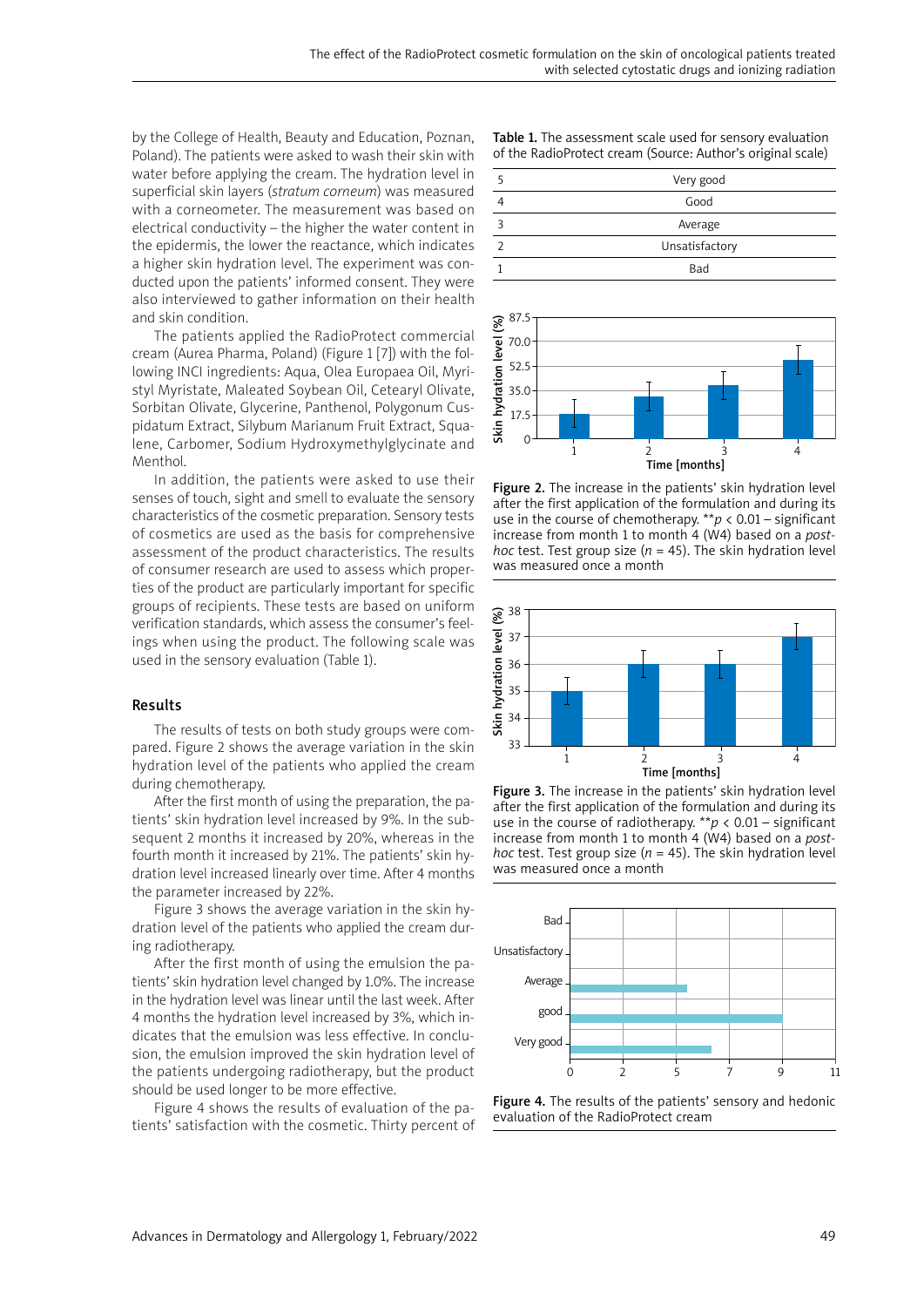the patients rated the sensory and hedonic properties of the cosmetic product as very good, 45% as good, whereas only 5% rated them as average.

### Discussion

During chemotherapy the skin is dry, hypersensitive, itchy and tends to crack. The hydrolipidic barrier becomes less tight and the body is not sufficiently protected against external factors [3]. Moisturizing preparations should be administered to improve the condition of cancer patients' skin. These preparations do not supply water to the skin, but they limit its loss from the dermis. The most effective method of moisturizing the skin is to strengthen the barriers that inhibit water loss. The reduction of water evaporation from the epidermis is directly related to the increase in skin hydration. The emulsion applied to the patients undergoing chemotherapy significantly increased the epidermis hydration level. It showed that resveratrol, which is the main active ingredient of the emulsion, is a hydrophobe and a very powerful antioxidant. It improves the natural skin repair processes and increases the resistance of skin cells to environmental factors, including UV radiation. The research results suggest that this compound improved skin hydration by stimulating the production of glycosaminoglycans, which are responsible for the proper hydration of deeper skin layers. On the surface of the epidermis they create a filter that is impenetrable for evaporating water. The hydrophobic active substance penetrates the epidermis and thus supplements lipids in the protective layer. In consequence, the emulsion increases the skin hydration parameter [8, 9].

Ionizing radiation significantly affects the patient's skin. After only a few sessions it begins to peel, becomes dry and not very elastic, prone to injuries, and abrasions. Long-term patients also suffer from pressure sores. Radiation causes the atrophy of sweat and sebaceous glands and hair in the skin. In order to facilitate skin renewal and accelerate repair processes it is extremely important to take care of it properly, preferably with cosmetics specially prepared for oncological patients. It is crucial to avoid harsh sunlight and to protect elastotic skin with creams with high UV filters. It is necessary to continue this special skincare regime for at least 1 year after the end of therapy. After therapy the skin is also sensitive to cold, since vasospasms caused by a sharp decrease in body temperature lead to extensive ischemia [6]. Our study showed that the emulsion increased the hydration of the stratum corneum in the patients undergoing radiotherapy due to the content of lipid emulsions in its composition. They supplement or modify the natural hydrolipidic layer and intercellular cement. Olive oil inhibits transepidermal water loss (TEWL) by making occlusions and increases hydration of the epidermis by building into cement lipids. It has a nourishing, moisturizing, soothing and regenerating effect on the skin. It is used to treat

inflammations. Myristyl myristate and soybean oil also improved the patients' skin hydration levels. They both are greasy emollients creating a protective and nourishing film on the skin surface. The cosmetic also contains squalene, which has antibacterial and antifungal properties. It improves skin lubrication. This compound has film-forming properties, rebuilds the lipid coat of the skin, strengthens it, regulates the activity of sebaceous glands and protects the skin against external factors. Panthenol, which is another component of the cosmetic formulation tested in our study, accelerates healing, soothes irritations, burns and allergies [10–12]. The patients participating in the study applied the cosmetic regularly and reliably. All of them noticed improvement in the hydration, elasticity and condition of their skin in the sensory analysis and all of them found the cosmetic effective. The whole study group agreed that the effects of the product were in line with the manufacturer's declarations.

Like in the study by Bryniarski *et al.*, who observed improvement in the skin hydration level in cancer patients, the application of emollients to the patients in our study also increased this parameter [12]. Morita *et al.* observed a correlation between the application of individual active substances during chemotherapy and radiotherapy and an increase in skin hydration, improvement of its tightness and function of the hydrolipidic barrier [13]. Nwosu *et al.* conducted a similar study and found that the skin hydration level in cancer patients was significant as it ranged from 39% to 74%, depending on the research group [14]. Ratz-Łyko *et al.* also observed that emollients effectively increased the skin hydration level in patients undergoing chemotherapy and radiotherapy. Depending on the emollient used, the increase in the parameter ranged from 7% to 29% [15].

#### Conclusions

Cosmetic products for oncological patients restore the adequate level of skin hydration, aid the reconstruction of the skin and its protective barrier, soothe irritations, accelerate the healing of pathological lesions and prevent their development. The emulsion applied in our study may delay the occurrence of adverse effects, which prevent further treatment. Therefore, appropriately tailored care is very important and should not be overlooked.

The study showed that the RadioProtect emulsion improved the condition of the cancer patients' skin, its hydration, and the hydrolipidic barrier. The skin of the patients undergoing radiotherapy regenerated much more slowly. The emulsion should be used for a long period of time to be more effective for patients exposed to ionized radiation.

#### Conflict of interest

The authors declare no conflict of interest.